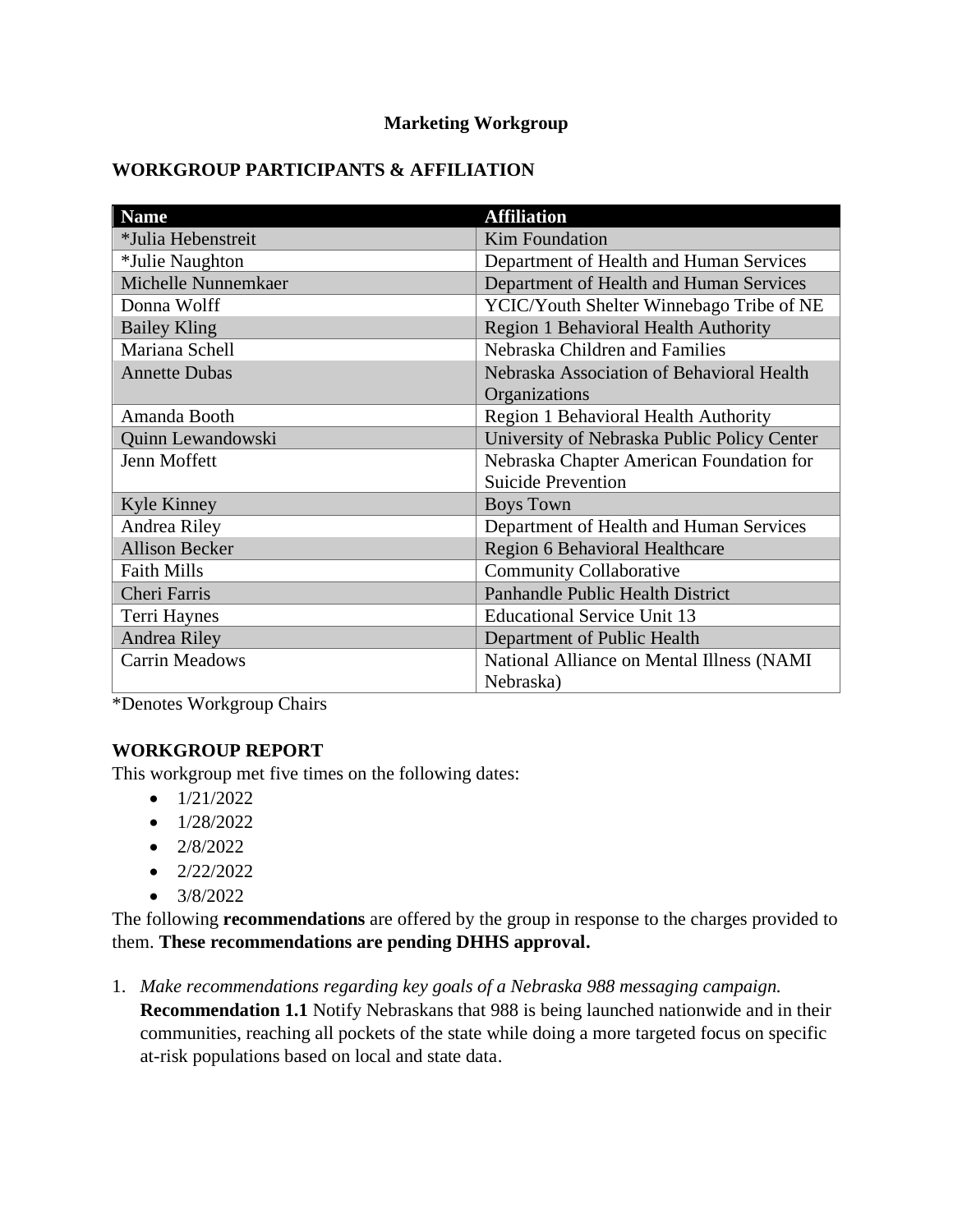**Recommendation 1.2** Communications should focus on the three priorities of 988: Someone To Talk To; Someone To Come; Somewhere To Go. Messages should also focus on normalizing not just utilizing 988 as a resource. Messaging may also supplement the conversation around behavioral health and crisis needs throughout our state.

- *2. Identify a diverse and effective marketing team for 988 messaging efforts.*
	- **Recommendation 2.1** Identifying key groups within communities throughout the state that already exist in order to leverage their communication channel in spreading the 988 message.
- *3. Identify key messaging audiences, public messaging guidelines, and channels for 988 messaging dissemination.*

| Agricultural             | <b>Black Community</b>    | First Responders and/or |
|--------------------------|---------------------------|-------------------------|
|                          |                           | Military                |
| <b>General Community</b> | Latino Community          | LGBTQIA+                |
| Middle-Aged Men          | Parents of 12-19 Years of | People With Lived       |
|                          | Age                       | Experience              |
| <b>School Personnel</b>  | Suicide Loss Survivors    | <b>Tribal Community</b> |
| Youth                    |                           |                         |

#### **Recommendation 3.1 Key Populations of Focus**

*4. Make recommendations regarding a 988 communications plan which includes strategies, tactics, and costs.*

#### **Recommendation 4.1 Communications Outlets to Be Utilized**

| <b>Billboards</b>          | <b>Brochures</b>           | <b>Communications From</b>   |
|----------------------------|----------------------------|------------------------------|
|                            |                            | State Offices, Including the |
|                            |                            | Governor                     |
| <b>Community Events</b>    | <b>Community Flyers</b>    | Digital Marketing Through    |
|                            |                            | Geofencing                   |
| Listservs                  | Promotional Items          | Radio                        |
| <b>School Students IDs</b> | Social Media (both         | Sporting events Throughout   |
|                            | grassroots and paid posts) | the State                    |
| Television                 |                            |                              |

**Recommendation 4.2** A budget yet to be determined will be used to secure paid media and be used toward grassroots communication efforts.

**Recommendation 4.3** Dedicate a portion of the budget for miscellaneous

communication/marketing expenses that may arise during the rollout of 988 that cannot be foreseen now.

**Recommendation 4.4** Request bids from the following for specific and targeted marketing based on their expertise. Leerfield, Emspace + Lovgren, and TBD. A budget should be set aside for marketing firm fees.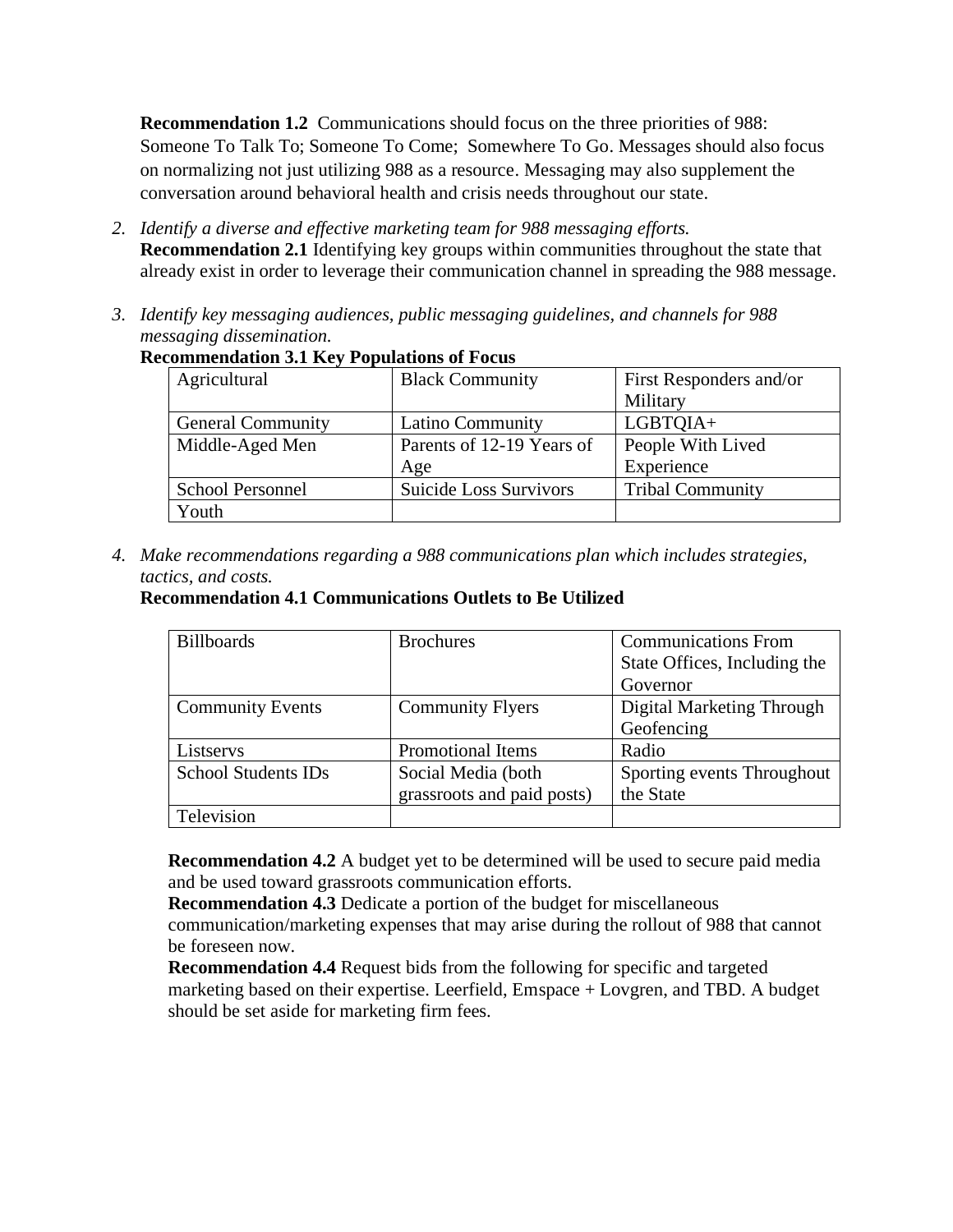*5. Identify existing 1-800-273-8255 materials and recommend a plan to transition promotional materials to 988.*

**Recommendation 5.1** Designate a budgeted amount for the creation of promotional items that can be given to organizations for distribution.

- *6. Identify potential metrics for evaluation of marketing strategy success.*  **To Be Determined**
- *7. Develop communications and marketing plan for 988 in Nebraska.*

**Recommendation 7.1** "Save the Date" communication to go out to all relevant listservs by April 15, 2022. "More to Come" phase starting June 1 through the July launch. "It's Here!" announcing the launch in July. Letting People know that 988 has launched, this is what it is and how you use it. "This is 988." Normalizing the conversation around all crisis needs, suicide prevention, and utilizing the service.

### Reviews

- 1. Implementation Group (date/recommendations)
	- a. Meeting on 5/3/2022
		- i. Charge 2
			- 1. **Recommendation 2.1:** Add deaf and hard of hearing to the language.

## 2. **Recommendation 3.1**

- a. **Discussion:** Consider having a press release with the Governor present during May because this is Mental Health Awareness month.
- ii. Charge 5

## 1. **Recommendation 5.1**

- a. **Discussion:** It was clarified that Nebraska is able to use the funds that are available because they are state dollars, not federal money.
- iii. Charge 7
	- 1. **Recommendation 7.1:** The April 15 date is moved to mid-May.
- 2. Stakeholder Advisory Group (date/recommendations)
	- a. Meeting on 4/5/2022
		- i. Charge 2
			- 1. **Recommendation 2.1:** Add employers to the contact list and add considerations for the deaf and hard of hearing populations.
			- ii. Charge 3
				- 1. **Recommendation 3.1:** Update the wording to tribal communities, add deaf, and deaf plus communities.